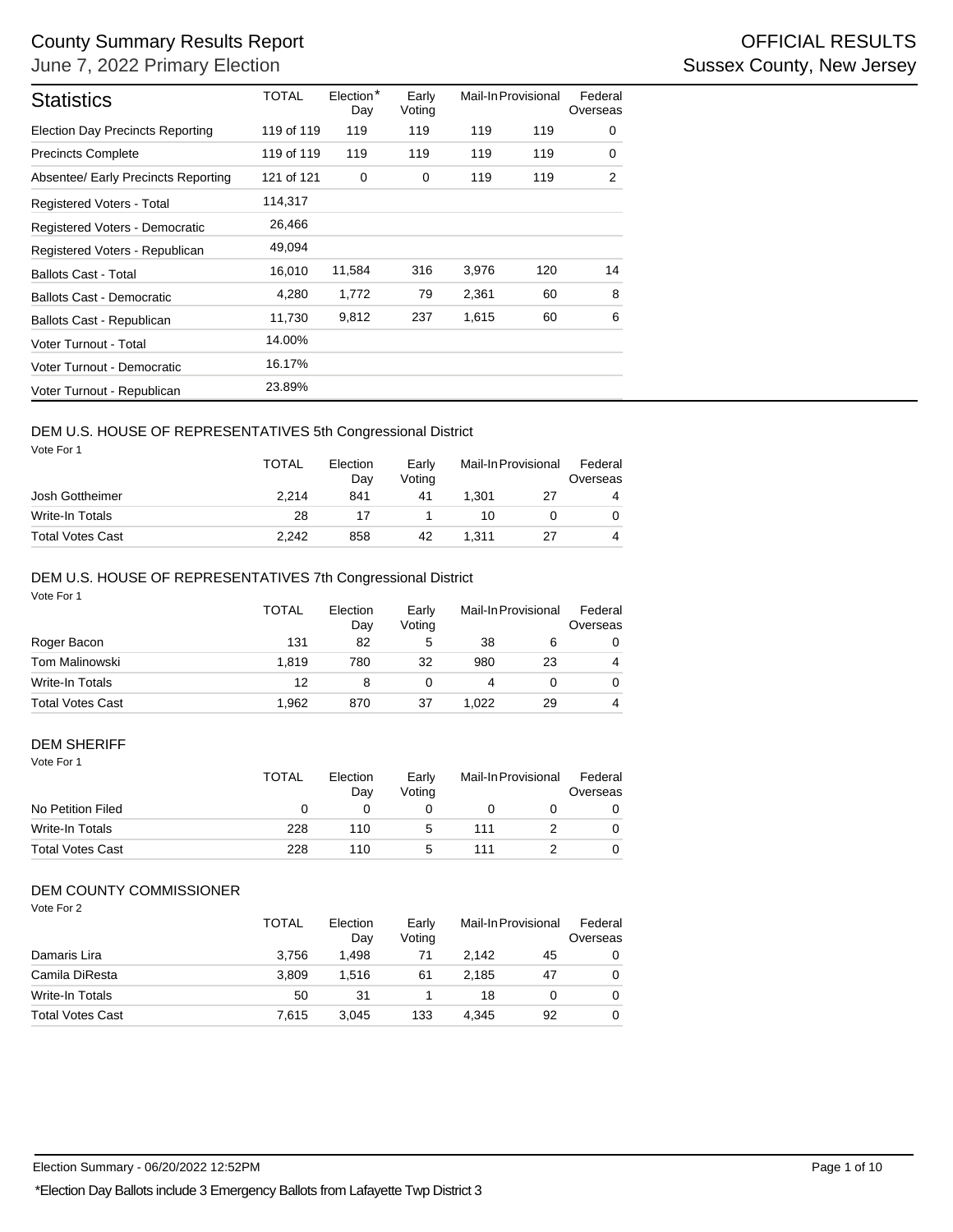### DEM BOROUGH COUNCIL Andover Borough

Vote For 2

|                         | <b>TOTAL</b> | Election<br>Day | Early<br>Votina | Mail-In Provisional |  | Federal<br>Overseas |
|-------------------------|--------------|-----------------|-----------------|---------------------|--|---------------------|
| Randolph Mallon         | 23           | 13              |                 | 10                  |  |                     |
| No Petition Filed       | $\Omega$     |                 |                 |                     |  |                     |
| Write-In Totals         | 3            |                 |                 |                     |  |                     |
| <b>Total Votes Cast</b> | 26           | 13              |                 | 13                  |  |                     |

#### Vote For 1 DEM TOWNSHIP COMMITTEE Andover Township

| VOLE FOI I              | <b>TOTAL</b> | Election<br>Dav | Early<br>Votina | Mail-In Provisional |  | Federal<br>Overseas |  |
|-------------------------|--------------|-----------------|-----------------|---------------------|--|---------------------|--|
| No Petition Filed       |              |                 |                 |                     |  |                     |  |
| Write-In Totals         | 11           |                 |                 |                     |  |                     |  |
| <b>Total Votes Cast</b> | 11           |                 |                 |                     |  |                     |  |

# DEM BOROUGH COUNCIL Branchville Borough

Vote For 2

|                         | TOTAL        | Election<br>Day | Early<br>Votina | Mail-In Provisional |  | Federal<br>Overseas |
|-------------------------|--------------|-----------------|-----------------|---------------------|--|---------------------|
| No Petition Filed       |              |                 |                 |                     |  |                     |
| No Petition Filed       | $\mathbf{I}$ |                 |                 |                     |  |                     |
| Write-In Totals         |              |                 |                 |                     |  |                     |
| <b>Total Votes Cast</b> |              |                 |                 |                     |  |                     |

# DEM TOWNSHIP COMMITTEE Frankford Township

Vote For 2

|                         | <b>TOTAL</b> | Election<br>Day | Early<br>Votina | Mail-In Provisional |  | Federal<br>Overseas |
|-------------------------|--------------|-----------------|-----------------|---------------------|--|---------------------|
| No Petition Filed       |              |                 |                 |                     |  |                     |
| No Petition Filed       |              |                 |                 |                     |  |                     |
| Write-In Totals         | 11           |                 |                 | 6                   |  |                     |
| <b>Total Votes Cast</b> | 11           |                 |                 |                     |  |                     |

# DEM COMMON COUNCIL Franklin Borough

Vote For 2

|                         | <b>TOTAL</b> | Election<br>Day | Early<br>Voting | Mail-In Provisional |  | Federal<br>Overseas |
|-------------------------|--------------|-----------------|-----------------|---------------------|--|---------------------|
| No Petition Filed       | O            |                 |                 |                     |  |                     |
| No Petition Filed       | Ω            |                 |                 |                     |  |                     |
| Write-In Totals         | 11           | 9               |                 |                     |  |                     |
| <b>Total Votes Cast</b> |              | 9               |                 |                     |  |                     |

#### DEM TOWNSHIP COMMITTEE Fredon Township 3-yr

| Vote For 1              | <b>TOTAL</b> | Election<br>Day | Early<br>Votina | Mail-In Provisional | Federal<br>Overseas |
|-------------------------|--------------|-----------------|-----------------|---------------------|---------------------|
| No Petition Filed       |              |                 |                 |                     |                     |
| Write-In Totals         | 6            |                 |                 |                     |                     |
| <b>Total Votes Cast</b> | 6            |                 |                 |                     |                     |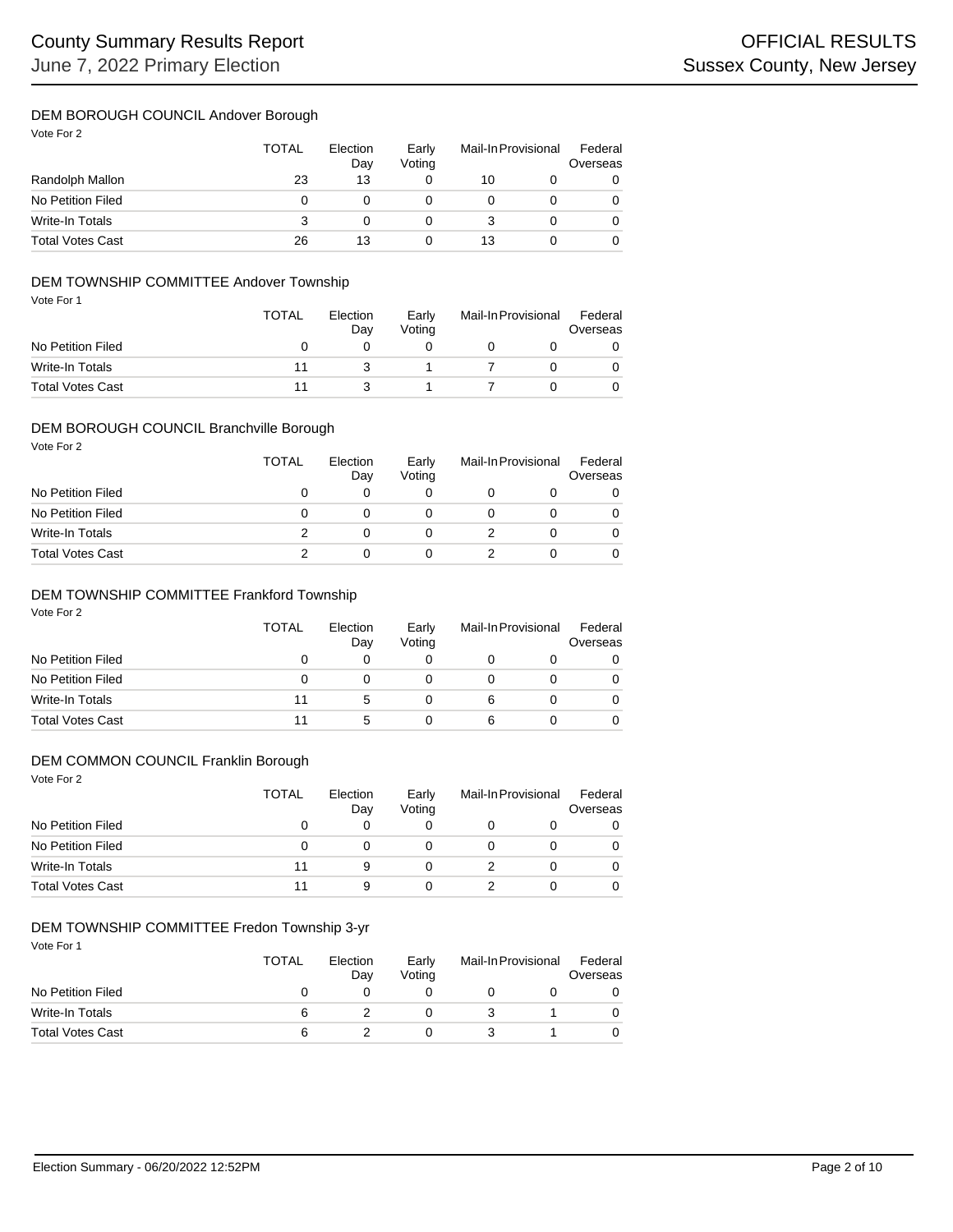# DEM TOWNSHIP COMMITTEE Fredon Township 1-yr

| Vote For 1              | <b>TOTAL</b> | Election<br>Day | Early<br>Voting | Mail-In Provisional | Federal<br>Overseas |
|-------------------------|--------------|-----------------|-----------------|---------------------|---------------------|
| No Petition Filed       |              |                 |                 |                     | 0                   |
| Write-In Totals         | 5            |                 |                 |                     | 0                   |
| <b>Total Votes Cast</b> | :5           |                 |                 |                     | 0                   |

# DEM TOWNSHIP COMMITTEE Green Township 3-yr

| Vote For 2              | <b>TOTAL</b> | Election<br>Day | Early<br>Voting | Mail-In Provisional |   | Federal<br>Overseas |
|-------------------------|--------------|-----------------|-----------------|---------------------|---|---------------------|
| No Petition Filed       | 0            | 0               | 0               |                     |   |                     |
| No Petition Filed       | 0            | 0               | 0               |                     |   |                     |
| <b>Write-In Totals</b>  | 2            | 0               | 0               |                     | 0 |                     |
| <b>Total Votes Cast</b> | 2            | 0               | 0               |                     | 0 |                     |

# DEM TOWNSHIP COMMITTEE Green Township 2-yr

Vote For 1

|                         | <b>TOTAL</b> | Election<br>Day | Early<br>Votina | Mail-In Provisional |  | Federal<br>Overseas |
|-------------------------|--------------|-----------------|-----------------|---------------------|--|---------------------|
| No Petition Filed       |              |                 |                 |                     |  |                     |
| Write-In Totals         |              |                 |                 |                     |  |                     |
| <b>Total Votes Cast</b> |              |                 |                 |                     |  |                     |

# DEM MAYOR Hamburg Borough

Vote For 1

|                         | <b>TOTAL</b> | Election<br>Dav | Early<br>Votina | Mail-In Provisional |  | Federal<br>Overseas |
|-------------------------|--------------|-----------------|-----------------|---------------------|--|---------------------|
| No Petition Filed       |              |                 |                 |                     |  |                     |
| Write-In Totals         | :            |                 |                 |                     |  |                     |
| <b>Total Votes Cast</b> | G            |                 |                 |                     |  |                     |

#### DEM BOROUGH COUNCIL Hamburg Borough

| Vote For 2              | <b>TOTAL</b> | Election<br>Day | Early<br>Voting | Mail-In Provisional |   | Federal<br>Overseas |  |
|-------------------------|--------------|-----------------|-----------------|---------------------|---|---------------------|--|
| No Petition Filed       | 0            | 0               | 0               |                     | O | 0                   |  |
| No Petition Filed       | 0            | 0               | 0               | O                   |   | $\Omega$            |  |
| Write-In Totals         | 10           | 8               | 0               |                     | 0 | $\Omega$            |  |
| <b>Total Votes Cast</b> | 10           | 8               | 0               |                     |   | $\Omega$            |  |

### DEM TOWNSHIP COMMITTEE Hampton Township

Vote For 1

|                         | TOTAL | Election<br>Day | Early<br>Votina | Mail-In Provisional |  | Federal<br>Overseas |
|-------------------------|-------|-----------------|-----------------|---------------------|--|---------------------|
| No Petition Filed       |       |                 |                 |                     |  |                     |
| Write-In Totals         | 6     |                 |                 |                     |  |                     |
| <b>Total Votes Cast</b> | 6     |                 |                 |                     |  |                     |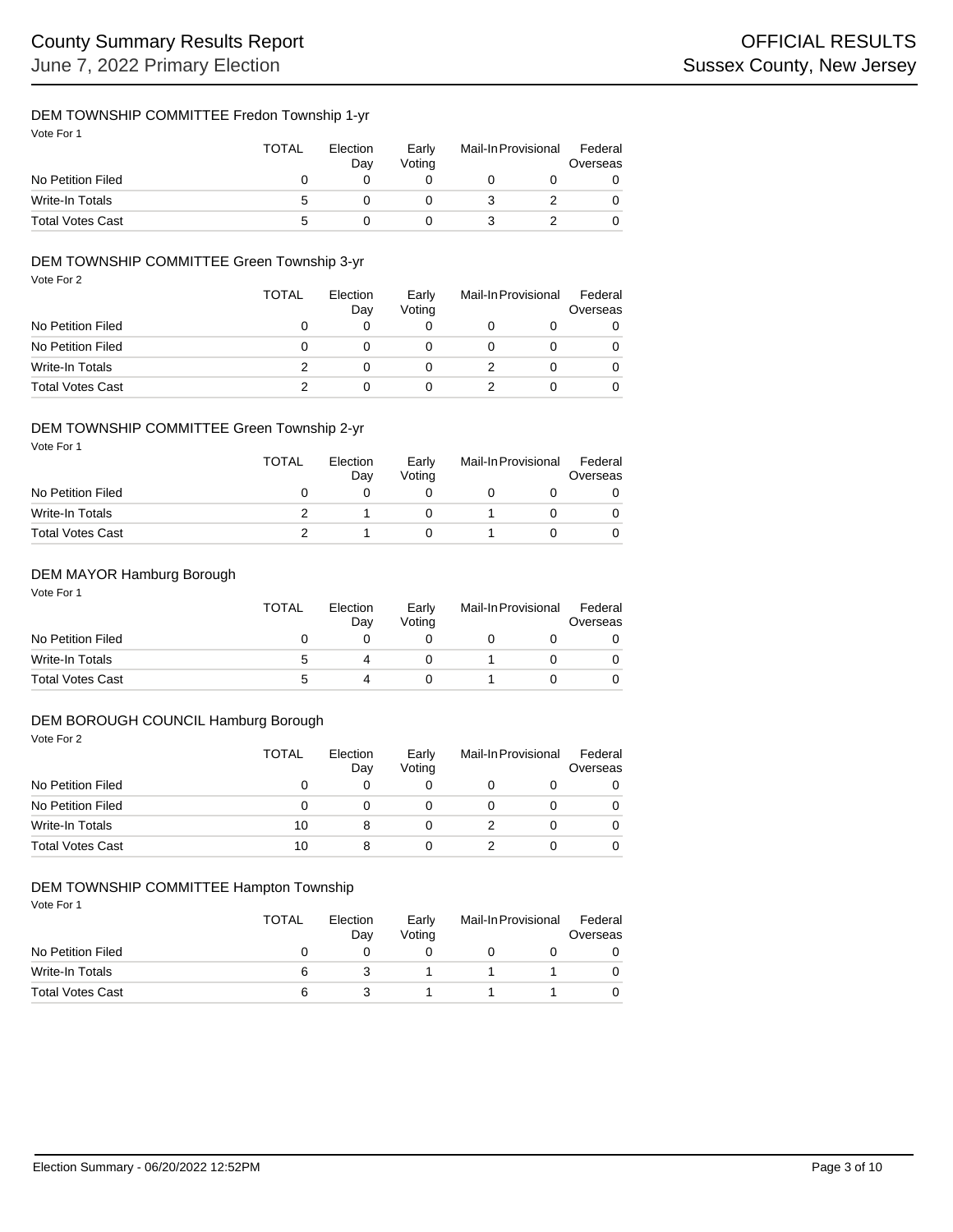# DEM TOWNSHIP COUNCIL Hardyston Township

Vote For 2

|                         | <b>TOTAL</b> | Election<br>Day | Early<br>Votina | Mail-In Provisional |  | Federal<br>Overseas |
|-------------------------|--------------|-----------------|-----------------|---------------------|--|---------------------|
| No Petition Filed       |              |                 |                 |                     |  |                     |
| No Petition Filed       | $\Omega$     |                 |                 |                     |  |                     |
| Write-In Totals         | 25           | 12              |                 | 12                  |  |                     |
| <b>Total Votes Cast</b> | 25           |                 |                 | 12                  |  |                     |

# DEM BOROUGH COUNCIL Hopatcong Borough

| Vote For 2              | <b>TOTAL</b> | Election<br>Day | Early<br>Voting | Mail-In Provisional |   | Federal<br>Overseas |
|-------------------------|--------------|-----------------|-----------------|---------------------|---|---------------------|
| Mara Modes              | 412          | 182             | 9               | 217                 | 4 | 0                   |
| No Petition Filed       | 0            |                 | 0               | 0                   |   | 0                   |
| <b>Write-In Totals</b>  | 48           | 27              | 0               | 21                  | 0 | 0                   |
| <b>Total Votes Cast</b> | 460          | 209             | 9               | 238                 | 4 | 0                   |

### DEM TOWNSHIP COMMITTEE Lafayette Township

| Vote For 2              | <b>TOTAL</b> | Election<br>Day | Early<br>Voting | Mail-In Provisional |   | Federal<br>Overseas |
|-------------------------|--------------|-----------------|-----------------|---------------------|---|---------------------|
| No Petition Filed       | 0            | 0               | 0               |                     | O |                     |
| No Petition Filed       | 0            | 0               | 0               |                     | 0 |                     |
| Write-In Totals         | 2            |                 | 0               |                     | 0 |                     |
| <b>Total Votes Cast</b> |              |                 | 0               |                     | ი |                     |

#### Vote For 1 DEM TOWNSHIP COMMITTEE Montague Township

| VULE FUII               | <b>TOTAL</b> | Election<br>Dav | Early<br>Votina | Mail-In Provisional |  | Federal<br>Overseas |  |
|-------------------------|--------------|-----------------|-----------------|---------------------|--|---------------------|--|
| No Petition Filed       |              |                 |                 |                     |  |                     |  |
| Write-In Totals         |              |                 |                 |                     |  | 0                   |  |
| <b>Total Votes Cast</b> | Δ            | $\Delta$        |                 |                     |  |                     |  |

# DEM MAYOR Ogdensburg Borough

Vote For 1

|                         | TOTAL | Election<br>Day | Early<br>Votina | Mail-In Provisional |  | Federal<br>Overseas |
|-------------------------|-------|-----------------|-----------------|---------------------|--|---------------------|
| No Petition Filed       |       |                 |                 |                     |  |                     |
| Write-In Totals         |       |                 |                 |                     |  |                     |
| <b>Total Votes Cast</b> |       |                 |                 |                     |  |                     |

#### Vote For 2 DEM COMMON COUNCIL Ogdensburg Borough

| VUIT I UI Z             | TOTAL    | Election<br>Day | Early<br>Voting | Mail-In Provisional |  | Federal<br>Overseas |  |
|-------------------------|----------|-----------------|-----------------|---------------------|--|---------------------|--|
| No Petition Filed       | $\Omega$ | Ω               |                 |                     |  | 0                   |  |
| No Petition Filed       | 0        |                 |                 |                     |  | 0                   |  |
| Write-In Totals         |          | Ω               |                 |                     |  | 0                   |  |
| <b>Total Votes Cast</b> | っ        | ი               |                 |                     |  | 0                   |  |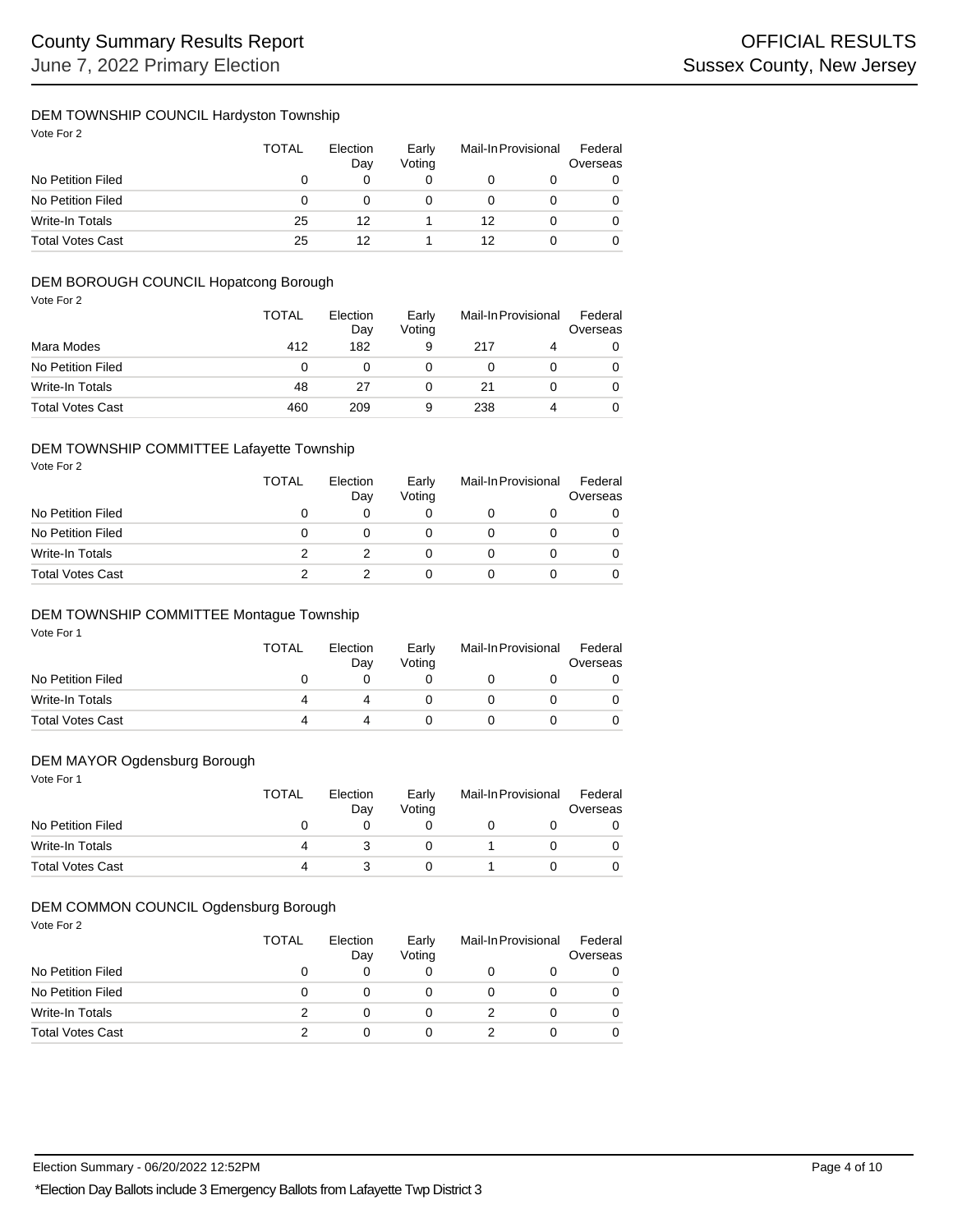# DEM TOWNSHIP COMMITTEE Sandyston Township

Vote For 1

|                         | <b>TOTAL</b> | Election<br>Dav | Early<br>Votina | Mail-In Provisional |  | Federal<br>Overseas |
|-------------------------|--------------|-----------------|-----------------|---------------------|--|---------------------|
| No Petition Filed       |              |                 |                 |                     |  |                     |
| Write-In Totals         |              |                 |                 |                     |  |                     |
| <b>Total Votes Cast</b> |              |                 |                 |                     |  |                     |

# DEM BOROUGH COUNCIL Stanhope Borough

| Vote For 2              | <b>TOTAL</b> | Election<br>Day | Early<br>Voting | Mail-In Provisional |  | Federal<br>Overseas |
|-------------------------|--------------|-----------------|-----------------|---------------------|--|---------------------|
| No Petition Filed       | 0            | 0               | 0               | O                   |  |                     |
| No Petition Filed       | 0            | 0               | 0               |                     |  | 0                   |
| <b>Write-In Totals</b>  |              | 6               | 0               |                     |  |                     |
| <b>Total Votes Cast</b> |              | 6               | 0               |                     |  |                     |

# DEM TOWNSHIP COMMITTEE Stillwater Township

Vote For 2

|                         | TOTAL        | Election<br>Day | Early<br>Votina | Mail-In Provisional |  | Federal<br>Overseas |
|-------------------------|--------------|-----------------|-----------------|---------------------|--|---------------------|
| No Petition Filed       | $\mathbf{0}$ |                 |                 |                     |  |                     |
| No Petition Filed       | $\mathbf{0}$ |                 |                 |                     |  |                     |
| Write-In Totals         | 29           | 11              |                 | 18                  |  |                     |
| <b>Total Votes Cast</b> | 29           |                 |                 | 18                  |  |                     |

# DEM BOROUGH COUNCIL Sussex Borough

Vote For 2

|                         | <b>TOTAL</b> | Election<br>Day | Early<br>Votina | Mail-In Provisional |  | Federal<br>Overseas |
|-------------------------|--------------|-----------------|-----------------|---------------------|--|---------------------|
| No Petition Filed       |              |                 |                 |                     |  |                     |
| No Petition Filed       |              |                 |                 |                     |  |                     |
| Write-In Totals         | 6            | 4               |                 |                     |  |                     |
| <b>Total Votes Cast</b> | 6            | 4               |                 |                     |  |                     |

# DEM TOWNSHIP COMMITTEE Walpack Township

Vote For 1

|                         | <b>TOTAL</b> | Election<br>Dav | Early<br>Votina | Mail-In Provisional |  | Federal<br>Overseas |
|-------------------------|--------------|-----------------|-----------------|---------------------|--|---------------------|
| Janina Wycalek          |              |                 |                 |                     |  |                     |
| Write-In Totals         |              |                 |                 |                     |  |                     |
| <b>Total Votes Cast</b> |              |                 |                 |                     |  |                     |

## DEM TOWNSHIP COMMITTEE Wantage Township

| Vote For 1              | TOTAL | Election<br>Day | Early<br>Votina | Mail-In Provisional | Federal<br>Overseas |
|-------------------------|-------|-----------------|-----------------|---------------------|---------------------|
| No Petition Filed       | 0     |                 |                 |                     |                     |
| Write-In Totals         | 14    | 8               |                 |                     |                     |
| <b>Total Votes Cast</b> | 14    | 8               |                 |                     |                     |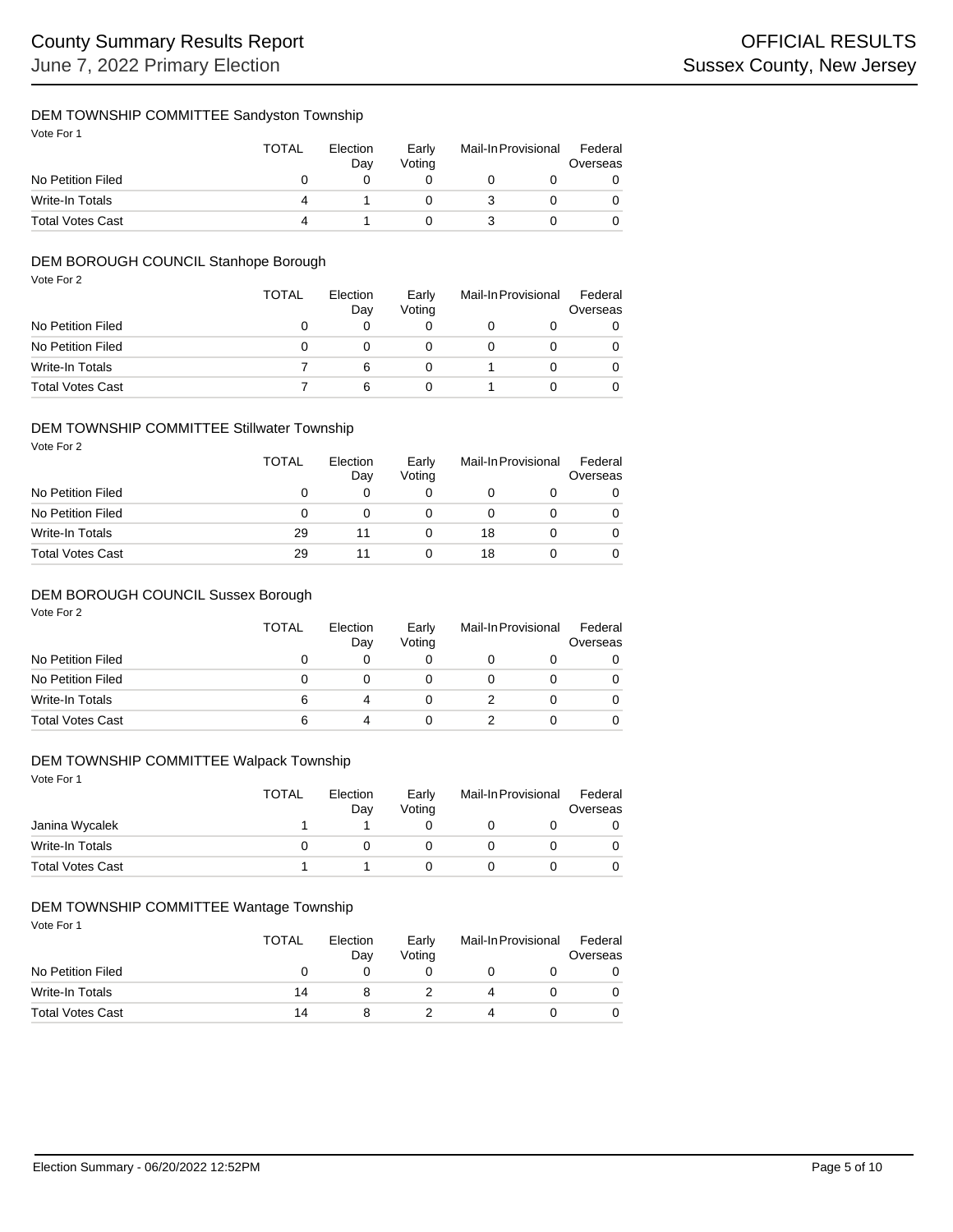# REP U.S. HOUSE OF REPRESENTATIVES 5th Congressional District

| Vote For 1              |       |                 |                 |                     |          |                     |
|-------------------------|-------|-----------------|-----------------|---------------------|----------|---------------------|
|                         | TOTAL | Election<br>Day | Early<br>Voting | Mail-In Provisional |          | Federal<br>Overseas |
| Frank T. Pallotta       | 3.960 | 3.449           | 72              | 416                 | 22       |                     |
| Nick DeGregorio         | 2,503 | 2.041           | 48              | 401                 | 11       | 2                   |
| Sab Skenderi            | 235   | 167             | 1               | 67                  | $\Omega$ | $\Omega$            |
| Fred Schneiderman       | 130   | 87              | 3               | 40                  | $\Omega$ | $\Omega$            |
| Write-In Totals         | 19    | 12              | $\Omega$        |                     | 0        | $\Omega$            |
| <b>Total Votes Cast</b> | 6.847 | 5.756           | 124             | 931                 | 33       | 3                   |

### REP U.S. HOUSE OF REPRESENTATIVES 7th Congressional District

Vote For 1

|                         | TOTAL | Election<br>Day | Early<br>Voting | Mail-In Provisional |             | Federal<br>Overseas |
|-------------------------|-------|-----------------|-----------------|---------------------|-------------|---------------------|
| Philip Rizzo            | 1,739 | 1,529           | 30              | 169                 | 9           | 2                   |
| John Henry Isemann      | 149   | 113             | 6               | 28                  | 2           | $\Omega$            |
| Kevin B. Dorlon         | 120   | 98              | 3               | 19                  | $\mathbf 0$ | $\Omega$            |
| Erik Peterson           | 571   | 480             | 10              | 79                  | 2           | $\Omega$            |
| John Flora              | 477   | 411             | 7               | 54                  | 5           | $\Omega$            |
| Thomas H. Kean Jr.      | 1.564 | 1,285           | 52              | 218                 | 8           |                     |
| Sterling I. Schwab      | 41    | 28              | 2               | 11                  | $\Omega$    | $\Omega$            |
| <b>Write-In Totals</b>  | 19    | 15              | 0               | 3                   | 1           | $\Omega$            |
| <b>Total Votes Cast</b> | 4.680 | 3,959           | 110             | 581                 | 27          | 3                   |

#### REP SHERIFF

Vote For 1

|                         | <b>TOTAL</b> | Election<br>Dav | Early<br>Votina | Mail-In Provisional |    | Federal<br>Overseas |
|-------------------------|--------------|-----------------|-----------------|---------------------|----|---------------------|
| Michael F. Strada       | 10.827       | 9.077           | 217             | 1.478               | 55 | 0                   |
| Write-In Totals         | 140          | 111             |                 | 28                  |    |                     |
| <b>Total Votes Cast</b> | 10.967       | 9.188           | 217             | 1.506               | 56 | 0                   |

## REP COUNTY COMMISSIONER

Vote For 2

|                         | <b>TOTAL</b> | Election<br>Dav | Early<br>Votina | Mail-In Provisional |    | Federal<br>Overseas |
|-------------------------|--------------|-----------------|-----------------|---------------------|----|---------------------|
| William J. Hayden       | 9.455        | 7.840           | 202             | 1.366               | 47 | 0                   |
| Jill M. Space           | 9.827        | 8.178           | 202             | 1.400               | 47 | 0                   |
| Write-In Totals         | 185          | 122             | 0               | 63                  |    | 0                   |
| <b>Total Votes Cast</b> | 19.467       | 16.140          | 404             | 2.829               | 94 | 0                   |

## REP BOROUGH COUNCIL Andover Borough

| Vote For 2              | <b>TOTAL</b> | Election<br>Day | Early<br>Voting | Mail-In Provisional |   | Federal<br>Overseas |
|-------------------------|--------------|-----------------|-----------------|---------------------|---|---------------------|
| Jason Lane              | 51           | 50              | 0               |                     | O | 0                   |
| No Petition Filed       | 0            | 0               | 0               | 0                   |   | 0                   |
| Write-In Totals         | 3            | 2               | 0               |                     |   | $\Omega$            |
| <b>Total Votes Cast</b> | 54           | 52              |                 |                     |   | 0                   |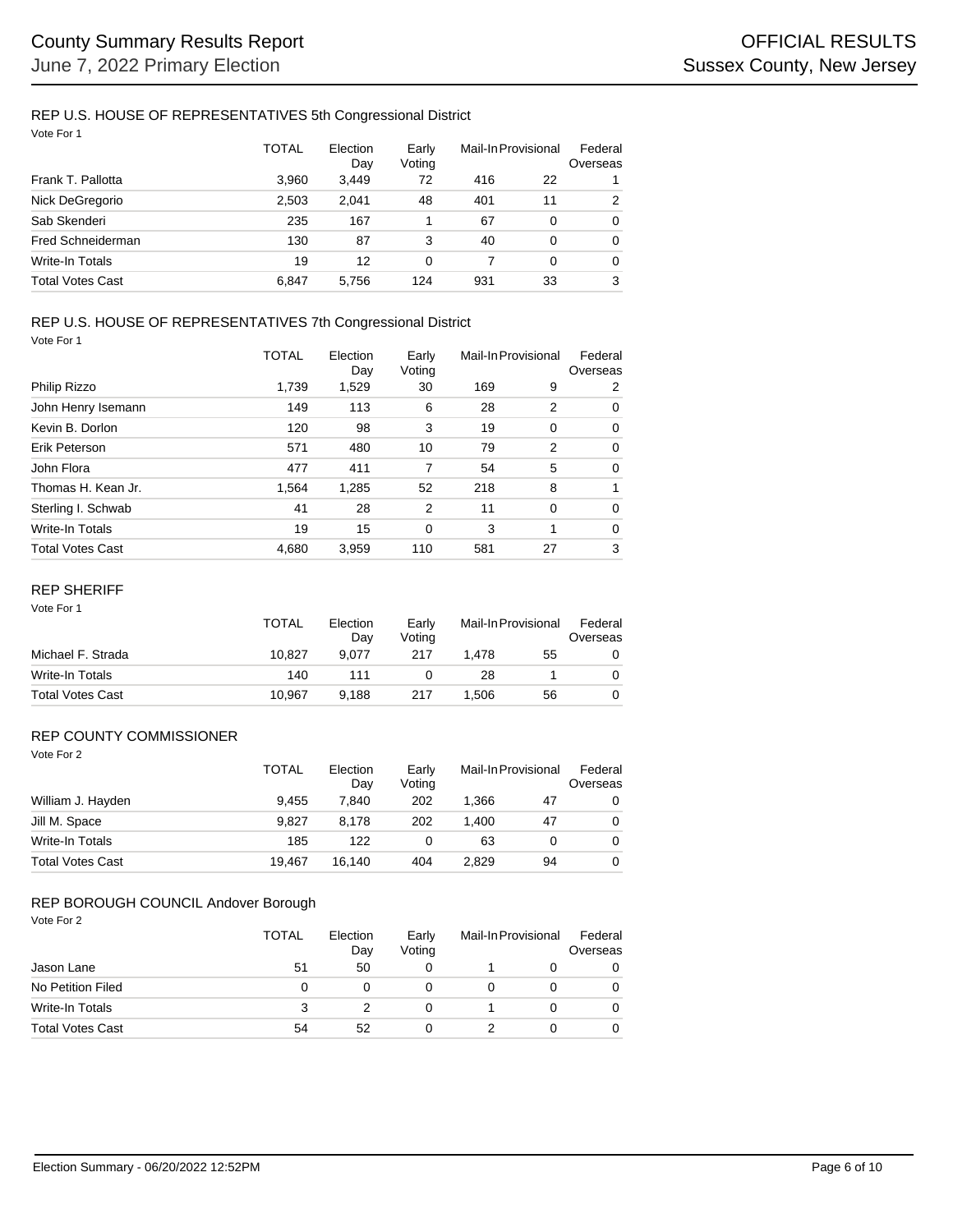### REP TOWNSHIP COMMITTEE Andover Township

Vote For 1

|                          | <b>TOTAL</b> | Election<br>Dav | Early<br>Votina | Mail-In Provisional |  | Federal<br>Overseas |
|--------------------------|--------------|-----------------|-----------------|---------------------|--|---------------------|
| Ellsworth E. Bensley Jr. | 436          | 359             |                 | 70                  |  |                     |
| Write-In Totals          | 14           |                 |                 |                     |  |                     |
| <b>Total Votes Cast</b>  | 450          | 368             |                 | 74                  |  |                     |

# REP BOROUGH COUNCIL Branchville Borough

| Vote For 2              | <b>TOTAL</b><br>Election<br>Early<br>Voting<br>Day |     | Mail-In Provisional |    | Federal<br>Overseas |   |
|-------------------------|----------------------------------------------------|-----|---------------------|----|---------------------|---|
| H. Lee Doremus          | 77                                                 | 60  | 0                   | 16 |                     | 0 |
| Richard N. Van Stone    | 78                                                 | 62  |                     | 15 | 0                   | 0 |
| <b>Write-In Totals</b>  | 8                                                  | 8   | 0                   |    | 0                   | 0 |
| <b>Total Votes Cast</b> | 163                                                | 130 |                     | 31 |                     | 0 |

### REP TOWNSHIP COMMITTEE Frankford Township

Vote For 2

|                         | TOTAL | Election<br>Day | Early<br>Voting | Mail-In Provisional |   | Federal<br>Overseas |
|-------------------------|-------|-----------------|-----------------|---------------------|---|---------------------|
| Nicholas Civitan        | 513   | 423             | 10              | 78                  |   | 0                   |
| Emery Castimore, Jr.    | 578   | 475             | 12              | 86                  | 5 | 0                   |
| Write-In Totals         | 19    | 14              |                 |                     |   |                     |
| <b>Total Votes Cast</b> | 1.110 | 912             | 22              | 169                 |   |                     |

#### REP COMMON COUNCIL Franklin Borough

Vote For 2

|                         | <b>TOTAL</b> | Election<br>Day | Early<br>Votina | Mail-In Provisional |  | Federal<br>Overseas |  |
|-------------------------|--------------|-----------------|-----------------|---------------------|--|---------------------|--|
| Concetto Formica        | 283          | 253             | 4               | 26                  |  |                     |  |
| Stephen M. Skellenger   | 327          | 293             | 4               | 30                  |  |                     |  |
| Write-In Totals         | 9            |                 |                 |                     |  |                     |  |
| <b>Total Votes Cast</b> | 619          | 554             | 8               | 57                  |  |                     |  |

# REP TOWNSHIP COMMITTEE Fredon Township 3-yr

Vote For 1

|                         | <b>TOTAL</b> | Election<br>Day<br>269 | Early<br>Voting | Mail-In Provisional |  | Federal<br>Overseas |  |
|-------------------------|--------------|------------------------|-----------------|---------------------|--|---------------------|--|
| Carl Lazzaro            | 328          |                        |                 | 44                  |  |                     |  |
| Write-In Totals         | 12           |                        |                 |                     |  |                     |  |
| <b>Total Votes Cast</b> | 340          | 280                    |                 | 45                  |  |                     |  |

## REP TOWNSHIP COMMITTEE Fredon Township 1-yr

| Vote For 1              | TOTAL | Election<br>Day | Early<br>Votina | Mail-In Provisional |   | Federal<br>Overseas |
|-------------------------|-------|-----------------|-----------------|---------------------|---|---------------------|
| Christopher E. Nichols  | 333   | 274             | 9               | 44                  | 6 | 0                   |
| Write-In Totals         | 5     |                 |                 |                     |   | 0                   |
| <b>Total Votes Cast</b> | 338   | 278             | 9               | 45                  | 6 | 0                   |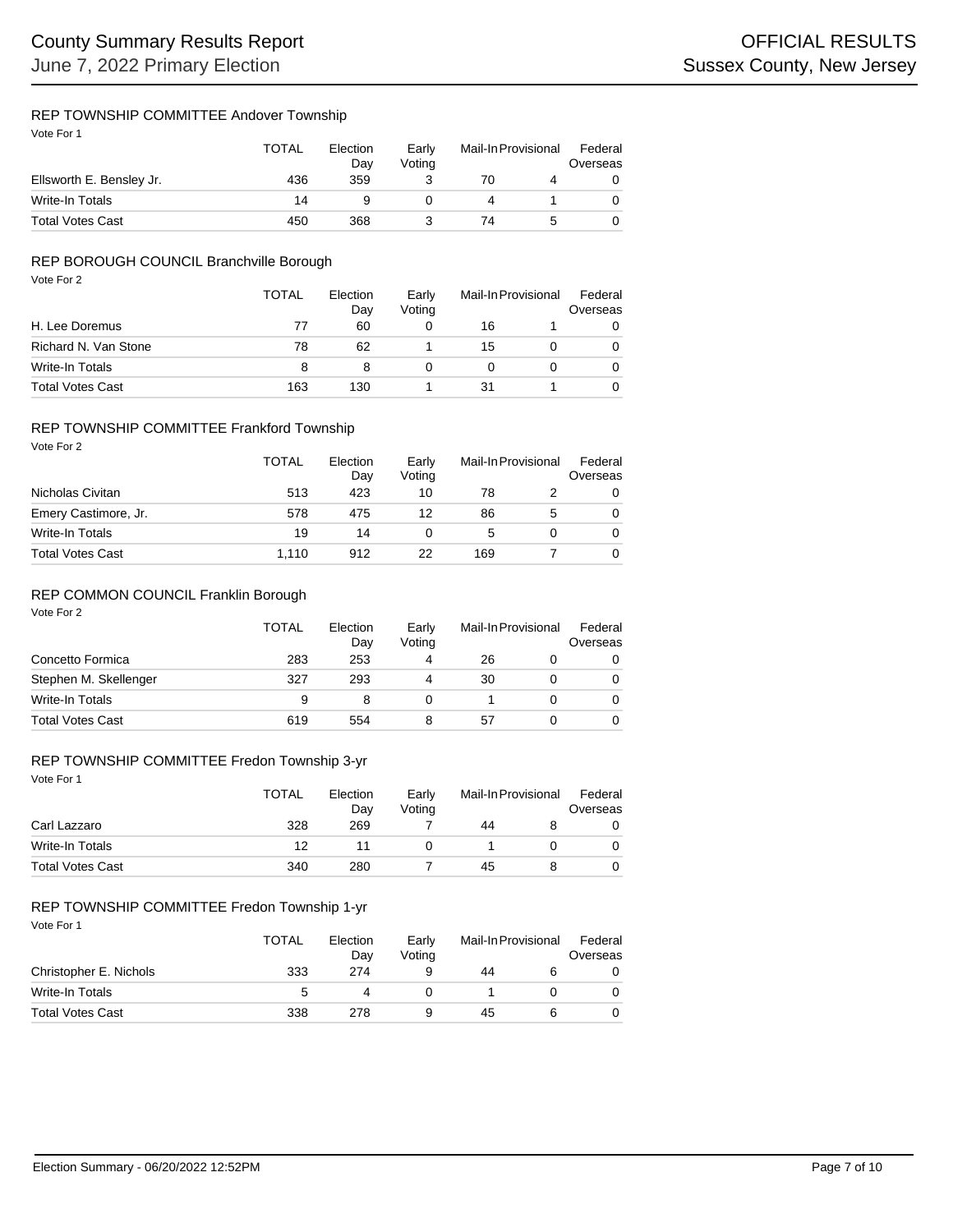### REP TOWNSHIP COMMITTEE Green Township 3-yr

|                         | TOTAL | Election<br>Day | Early<br>Voting | Mail-In Provisional |  | Federal<br>Overseas |
|-------------------------|-------|-----------------|-----------------|---------------------|--|---------------------|
| Bader G. Qarmout        | 234   | 199             | 4               | 31                  |  | 0                   |
| Michael P. Rose         | 263   | 222             |                 | 37                  |  | 0                   |
| Fausto Moyano           | 108   | 92              |                 | 14                  |  | 0                   |
| Write-In Totals         | 8     | 5               | O               |                     |  | 0                   |
| <b>Total Votes Cast</b> | 613   | 518             | 8               | 85                  |  | 0                   |

### REP TOWNSHIP COMMITTEE Green Township 2-yr

| Vote For 1 |
|------------|
|------------|

|                         | <b>TOTAL</b> | Election<br>Day | Early<br>Voting | Mail-In Provisional | Federal<br>Overseas |
|-------------------------|--------------|-----------------|-----------------|---------------------|---------------------|
| James DeYoung           | 208          | 181             |                 | 25                  |                     |
| Joseph R. DelBagno      | 126          | 105             |                 |                     |                     |
| Write-In Totals         | 4            |                 |                 |                     | 0                   |
| <b>Total Votes Cast</b> | 338          | 288             |                 | 44                  |                     |

# REP MAYOR Hamburg Borough

| Vote For 1                  | TOTAL | Election<br>Day | Early<br>Votina | Mail-In Provisional |  | Federal<br>Overseas |
|-----------------------------|-------|-----------------|-----------------|---------------------|--|---------------------|
| <b>Richard Krasnomowitz</b> | 208   | 173             | 4               | 30                  |  |                     |
| Write-In Totals             | 4     |                 |                 |                     |  |                     |
| <b>Total Votes Cast</b>     | 212   | 176             | 4               | 31                  |  |                     |

# REP BOROUGH COUNCIL Hamburg Borough

| Vote For 2              | <b>TOTAL</b> | Election<br>Day | Early<br>Voting | Mail-In Provisional |   | Federal<br>Overseas |
|-------------------------|--------------|-----------------|-----------------|---------------------|---|---------------------|
| John Burd               | 212          | 174             | 4               | 33                  |   |                     |
| Russell F. Law          | 174          | 143             | 3               | 27                  |   |                     |
| Write-In Totals         | 3            | 3               |                 | 0                   | 0 |                     |
| <b>Total Votes Cast</b> | 389          | 320             |                 | 60                  |   |                     |

### REP TOWNSHIP COMMITTEE Hampton Township

Vote For 1

|                         | <b>TOTAL</b><br>488 | Election<br>Day | Early<br>Votina | Mail-In Provisional |  | Federal<br>Overseas |  |
|-------------------------|---------------------|-----------------|-----------------|---------------------|--|---------------------|--|
| Eileen Klose            |                     | 421             |                 | 58                  |  |                     |  |
| Write-In Totals         | 10                  | 10              |                 |                     |  |                     |  |
| <b>Total Votes Cast</b> | 498                 | 431             |                 | 58                  |  |                     |  |

# REP TOWNSHIP COUNCIL Hardyston Township

| Vote For 2              | <b>TOTAL</b> | Election<br>Day | Early<br>Voting | Mail-In Provisional |   | Federal<br>Overseas |  |
|-------------------------|--------------|-----------------|-----------------|---------------------|---|---------------------|--|
| Stanley J. Kula         | 637          | 520             | 8               | 108                 |   | 0                   |  |
| Santo Verrilli          | 596          | 486             | 8               | 101                 |   | 0                   |  |
| Write-In Totals         | 9            | 5               |                 | 4                   | 0 | 0                   |  |
| <b>Total Votes Cast</b> | 1.242        | 1.011           | 16              | 213                 |   | 0                   |  |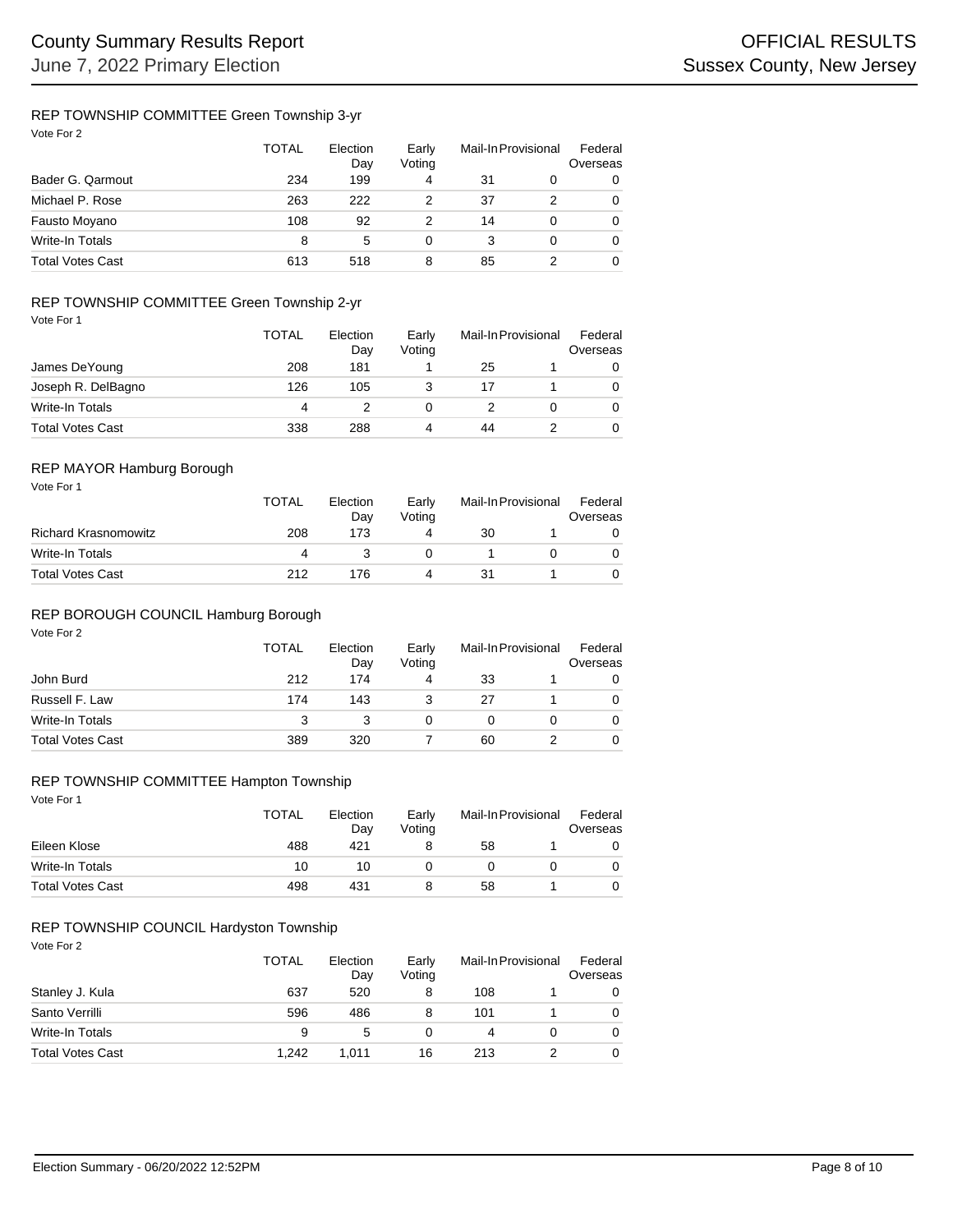### REP BOROUGH COUNCIL Hopatcong Borough

Vote For 2

|                          | <b>TOTAL</b> | Election<br>Day | Early<br>Voting | Mail-In Provisional |   | Federal<br>Overseas |  |
|--------------------------|--------------|-----------------|-----------------|---------------------|---|---------------------|--|
| Jennifer Johnson         | 610          | 525             | 23              | 62                  | 0 |                     |  |
| <b>Bradley Hoferkamp</b> | 774          | 664             | 25              | 85                  | 0 |                     |  |
| <b>Christine Smith</b>   | 746          | 632             | 25              | 89                  | 0 |                     |  |
| Write-In Totals          | 37           | 33              | 0               | 4                   | 0 |                     |  |
| <b>Total Votes Cast</b>  | 2.167        | 1.854           | 73              | 240                 |   |                     |  |

## REP TOWNSHIP COMMITTEE Lafayette Township

|  | Vote For |  |  |
|--|----------|--|--|
|--|----------|--|--|

|                         | <b>TOTAL</b> | Election<br>Day | Early<br>Votina |    | Mail-In Provisional | Federal<br>Overseas |
|-------------------------|--------------|-----------------|-----------------|----|---------------------|---------------------|
| <b>Richard Hughes</b>   | 219          | 187             |                 | 23 |                     | 0                   |
| <b>Patrick Geaney</b>   | 197          | 167             |                 | 21 |                     | 0                   |
| Write-In Totals         | 9            | 9               |                 |    |                     | 0                   |
| <b>Total Votes Cast</b> | 425          | 363             | 14              | 44 |                     | 0                   |

#### REP TOWNSHIP COMMITTEE Montague Township

| Vote For 1              | TOTAL | Election<br>Day | Early<br>Voting | Mail-In Provisional | Federal<br>Overseas |
|-------------------------|-------|-----------------|-----------------|---------------------|---------------------|
| Richard E. Innella      | 273   | 228             |                 | 40                  |                     |
| Write-In Totals         | 12    | 4               |                 |                     |                     |
| <b>Total Votes Cast</b> | 285   | 232             |                 | 48                  |                     |

### REP MAYOR Ogdensburg Borough

| Vote For 1              | <b>TOTAL</b> | Election<br>Day | Early<br>Voting | Mail-In Provisional |  | Federal<br>Overseas |  |
|-------------------------|--------------|-----------------|-----------------|---------------------|--|---------------------|--|
| George P. Hutnick       | 135          | 119             |                 | 16                  |  |                     |  |
| Write-In Totals         | 18           | 18              |                 |                     |  |                     |  |
| <b>Total Votes Cast</b> | 153          | 137             |                 | 16                  |  |                     |  |

# REP COMMON COUNCIL Ogdensburg Borough

Vote For 2

|                         | TOTAL | Election<br>Day | Early<br>Voting | Mail-In Provisional |  | Federal<br>Overseas |
|-------------------------|-------|-----------------|-----------------|---------------------|--|---------------------|
| Brenda J. Cowdrick      | 131   | 117             |                 | 14                  |  |                     |
| No Petition Filed       | 0     | $\mathbf{0}$    |                 |                     |  |                     |
| Write-In Totals         | 25    | 25              |                 |                     |  |                     |
| <b>Total Votes Cast</b> | 156   | 142             |                 | 14                  |  |                     |

# REP TOWNSHIP COMMITTEE Sandyston Township

| Vote For 1              | TOTAL | Election<br>Day | Early<br>Voting | Mail-In Provisional | Federal<br>Overseas |  |
|-------------------------|-------|-----------------|-----------------|---------------------|---------------------|--|
| Kamala Hull             | 202   | 178             | 4               | 18                  | 0                   |  |
| Write-In Totals         | 12    | 12              |                 |                     | 0                   |  |
| <b>Total Votes Cast</b> | 214   | 190             | 4               | 18                  | 0                   |  |